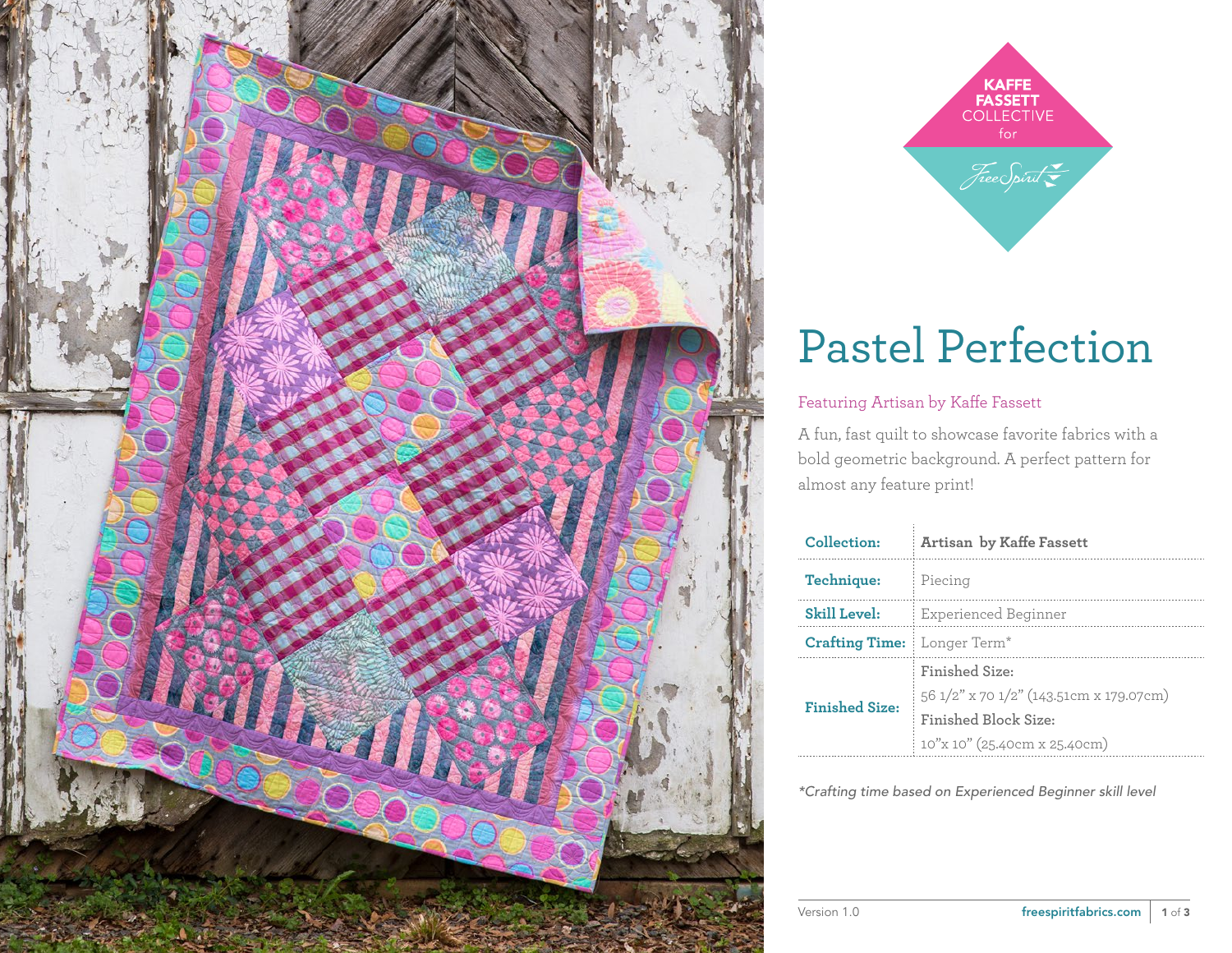## Pastel Perfection



#### *Project designed by Linda Barrett*

*Tech edited by Linda Turner Griepentrog* 

### **Fabric Requirements**

| <b>DESIGN</b>            | <b>COLOR</b> | <b>ARTICLE CODE</b> | <b>YARDAGE</b>                   |
|--------------------------|--------------|---------------------|----------------------------------|
| (A) Saw Circles          | Pink         | BKKF001.0PINK       | $\frac{2}{3}$ yard (60.96cm)     |
| <b>Fronds</b><br>(B)     | Grey         | BKKF002.0GREY       | 3/8 yard (34.29cm)               |
| Gerbera<br>(C)           | Lilac        | PWKF006.LILAC       | 3/8 yard (30.48cm)               |
| (D) Paint Pots           | Pink         | PWKF002.PINKX       | $2\frac{1}{3}$ yards $(2.14m)^*$ |
| <b>Chess</b><br>(E)      | Pink         | BKKF006.0PINK       | 3/8 yard (34.29cm)               |
| <b>Big Stripe</b><br>(F) | Pink         | BKKF005.0PINK       | 11/4 yards (1.14m)               |
| (G) Checkerboard         |              |                     |                                  |
| <b>Plaid Ikat</b>        | Sky          | WOKF003.SKYXX       | $\frac{2}{3}$ yard (60.96cm)     |
| <b>Blush Ikat</b><br>(H) | Lilac        | WOKF002.LILAC       | $\frac{1}{2}$ yard (45.72cm)     |
|                          |              |                     |                                  |
| * includes binding       |              |                     |                                  |

### **Backing** (Purchased Separately)

| 44" (111.76cm)<br>OR |        |               | 3% yards (3.35m) |
|----------------------|--------|---------------|------------------|
| 108" (274.32cm)      |        |               |                  |
| Carpet               | Pastel | QBGP001.PASTE | 1% yards (1.72m) |

## **Additional Requirements**

- Coats Dual Duty XP® threads to match fabrics
- 65" x 79" (165.10cm x 200.66cm) batting
- Sewing machine
- Rotary cutter/mat/ruler
- Basic sewing and pressing supplies